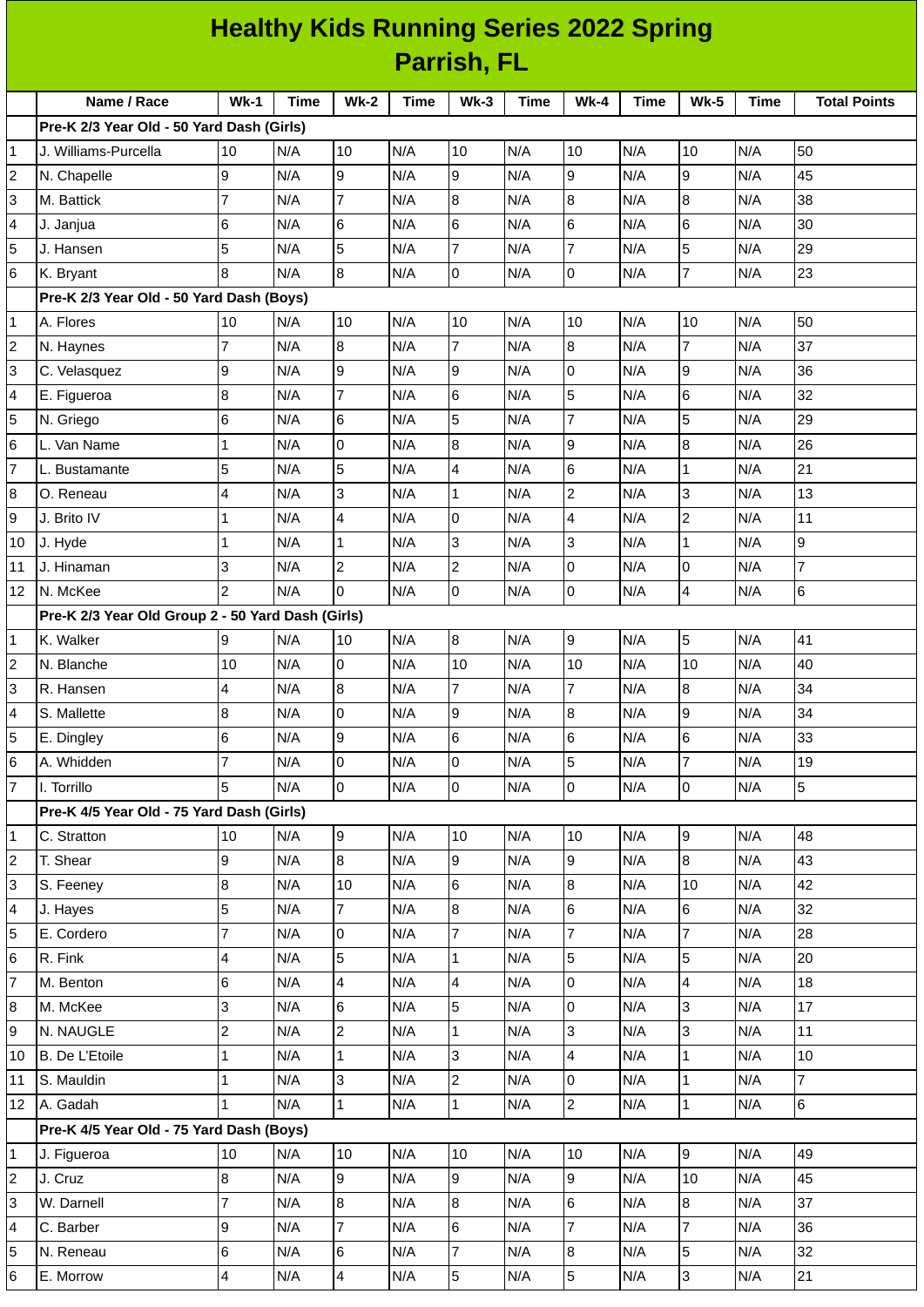## **Healthy Kids Running Series 2022 Spring Parrish, FL**

| $\overline{7}$ | I. Facey                                          | 0              | N/A   | 3              | N/A   | 4                       | N/A   | $\overline{\mathcal{A}}$ | N/A   | 5              | N/A   | 16                      |
|----------------|---------------------------------------------------|----------------|-------|----------------|-------|-------------------------|-------|--------------------------|-------|----------------|-------|-------------------------|
| 8              | A. Bryant                                         | 5              | N/A   | 5              | N/A   | l0                      | N/A   | $\mathsf{O}$             | N/A   | 6              | N/A   | 16                      |
|                | Pre-K 4/5 Year Old Group 2 - 75 Yard Dash (Girls) |                |       |                |       |                         |       |                          |       |                |       |                         |
| 1              | R. Hallam                                         | 10             | N/A   | 10             | N/A   | $\bf{8}$                | N/A   | 9                        | N/A   | $\bf{8}$       | N/A   | 45                      |
| 2              | M. Christian                                      | 0              | N/A   | 10             | N/A   | 10                      | N/A   | 10                       | N/A   | 10             | N/A   | 40                      |
| 3              | C. Niehaus                                        | 6              | N/A   | 6              | N/A   | 9                       | N/A   | 8                        | N/A   | 10             | N/A   | 39                      |
| 4              | O. Stefanic                                       | 5              | N/A   | $\overline{7}$ | N/A   | $\,6$                   | N/A   | 6                        | N/A   | 6              | N/A   | 30                      |
| 5              | L. Fink                                           | 3              | N/A   | 5              | N/A   | 5                       | N/A   | 5                        | N/A   | 5              | N/A   | 23                      |
| 6              | J. Cohen                                          | 8              | N/A   | 8              | N/A   | $\overline{7}$          | N/A   | $\mathsf 0$              | N/A   | 0              | N/A   | 23                      |
| 7              | A. Whidden                                        | $\overline{7}$ | N/A   | 0              | N/A   | $\overline{0}$          | N/A   | $\overline{7}$           | N/A   | $\overline{7}$ | N/A   | 21                      |
| 8              | K. Thompson                                       | $\overline{c}$ | N/A   | 4              | N/A   | $\overline{\mathbf{4}}$ | N/A   | 0                        | N/A   | 4              | N/A   | 14                      |
| 9              | A. Torrillo                                       | 9              | N/A   | 0              | N/A   | 0                       | N/A   | 0                        | N/A   | 0              | N/A   | 9                       |
| 10             | C. Lewis                                          | 4              | N/A   | 0              | N/A   | l0                      | N/A   | $\mathsf{O}$             | N/A   | 0              | N/A   | $\overline{4}$          |
|                | Kindergarten & 1st Grade - 1/4 Mile (Girls)       |                |       |                |       |                         |       |                          |       |                |       |                         |
| 1              | A. Gamez                                          | 10             | 01:37 | 10             | 01:34 | 10                      | 01:35 | 10                       | 01:34 | 10             | 01:34 | 50                      |
| 2              | M. Hyde                                           | 9              | 01:52 | 9              | 01:41 | $\overline{9}$          | 01:36 | 9                        | 01:37 | $\overline{9}$ | 01:38 | 45                      |
| 3              | A. Astudillo                                      | 8              | 01:56 | 6              | 02:00 | 8                       | 01:49 | 8                        | 01:45 | 8              | 01:45 | 38                      |
| 4              | D. De L'Etoile                                    | $\overline{7}$ | 01:57 | 5              | 02:02 | $\overline{7}$          | 01:51 | 6                        | 01:52 | 4              | 01:55 | 29                      |
| 5              | V. Carr                                           | 0              | N/A   | 8              | 01:55 | 0                       | N/A   | $\overline{7}$           | 01:47 | $\overline{7}$ | 01:50 | 22                      |
| 6              | A. Aiena                                          | 5              | 02:01 | $\overline{7}$ | 01:56 | 4                       | 02:01 | $\overline{c}$           | 02:04 | $\overline{c}$ | 02:00 | 20                      |
| $\overline{7}$ | <b>B.</b> Bechtel                                 | 6              | 01:59 | 3              | 02:10 | $6\phantom{a}$          | 01:54 | 0                        | N/A   | 5              | 01:52 | 20                      |
| 8              | E. Van Name                                       | 3              | 02:03 | 0              | N/A   | 5                       | 02:00 | 4                        | 01:58 | 3              | 01:58 | 15                      |
| 9              | L. Lopez                                          | $\mathbf 1$    | 02:16 | 4              | 02:04 | 4                       | 02:01 | 3                        | 01:59 | $\mathbf 1$    | 02:07 | 13                      |
| 10             | S. Snipes                                         | 1              | 02:10 | $\mathbf{1}$   | 02:12 | 0                       | N/A   | 5                        | 01:54 | 6              | 01:51 | 13                      |
| 11             | A. Bentley                                        | $\mathbf{1}$   | 02:12 | $\mathbf{1}$   | 02:15 | $\overline{c}$          | 02:08 | $\mathbf{1}$             | 02:06 | $\mathbf 1$    | 02:11 | $\,6$                   |
| 12             | H. Christy                                        | $\mathbf 1$    | 02:14 | $\overline{c}$ | 02:11 | $\mathbf{1}$            | 02:12 | $\mathbf 1$              | 02:14 | $\mathbf 1$    | 02:03 | 6                       |
| 13             | M. Jorgensen                                      | $\overline{c}$ | 02:06 | $\mathbf{1}$   | 02:13 | $\mathbf{1}$            | 02:11 | 0                        | N/A   | 1              | 02:13 | 5                       |
|                | 14 I. Gens                                        | $\overline{4}$ | 02:02 | $\mathbf 0$    | N/A   | O                       | N/A   | $\overline{0}$           | N/A   | $\Omega$       | N/A   | $\overline{\mathbf{4}}$ |
| 15             | N. Castillo                                       | $\mathbf{1}$   | 07:07 | 0              | N/A   | Iо                      | N/A   | 0                        | N/A   | $\mathbf 1$    | 03:01 | $\overline{2}$          |
| 16             | M. Bozeman                                        | 0              | N/A   | 0              | N/A   | $\mathbf{1}$            | 02:09 | $\mathbf 1$              | 02:11 | $\overline{0}$ | N/A   | $\overline{2}$          |
|                | Kindergarten & 1st Grade - 1/4 Mile (Boys)        |                |       |                |       |                         |       |                          |       |                |       |                         |
| 1              | C. Haynes                                         | 10             | 01:44 | 10             | 01:41 | 10                      | 01:35 | 10                       | 01:35 | 10             | 01:36 | 50                      |
| 2              | K. Patoray                                        | 6              | 01:53 | 10             | 01:41 | 8                       | 01:44 | 8                        | 01:45 | 9              | 01:39 | 41                      |
| 3              | L. Griego                                         | $\bf 8$        | 01:49 | 4              | 01:54 | 9                       | 01:41 | 9                        | 01:42 | $\bf{8}$       | 01:43 | 38                      |
| 4              | C. Roberts                                        | 9              | 01:46 | 8              | 01:45 | $\overline{7}$          | 01:46 | $\overline{7}$           | 01:46 | $\overline{7}$ | 01:45 | 38                      |
| 5              | R. Chaffee                                        | $\overline{7}$ | 01:51 | $\overline{7}$ | 01:51 | 6                       | 01:47 | 5                        | 01:50 | 3              | 01:54 | 28                      |
| 6              | A. Stefanic                                       | 6              | 01:53 | 6              | 01:52 | 5                       | 01:48 | $\overline{4}$           | 01:51 | $\mathbf 1$    | 01:56 | 22                      |
| 7              | E. Gadah                                          | 4              | 01:54 | 3              | 01:56 | 4                       | 01:56 | 6                        | 01:49 | 5              | 01:48 | 22                      |
| 8              | F. Cordes                                         | $\overline{c}$ | 02:00 | $\mathbf 1$    | 03:37 | $\mathbf 1$             | 02:11 | $\mathbf{1}$             | 02:05 | 6              | 01:47 | 11                      |
| 9              | E. Rowe                                           | $\mathbf 1$    | 02:02 | $\mathbf{1}$   | 02:01 | 3                       | 01:57 | 3                        | 01:53 | $\overline{c}$ | 01:55 | 10                      |
| 10             | T. Hall                                           | 1              | 02:10 | $\mathbf 1$    | 02:07 | $\mathbf{1}$            | 02:05 | $\overline{c}$           | 02:00 | 4              | 01:52 | 9                       |
| 11             | C. Bailey                                         | 3              | 01:58 | $\overline{c}$ | 02:00 | $\mathbf{1}$            | 02:03 | $\mathbf{1}$             | 02:06 | $\mathbf{1}$   | 02:05 | 8                       |
| 12             | J. Pescum                                         | 0              | N/A   | 6              | 01:52 | 0                       | N/A   | $\mathsf 0$              | N/A   | 0              | N/A   | 6                       |
| 13             | N. Morales                                        | $\mathbf 1$    | 02:14 | $\mathbf 1$    | 02:03 | $\mathbf{1}$            | 02:10 | $\mathbf 1$              | 02:12 | $\mathbf{1}$   | 02:01 | 5                       |
| 14             | E. Bustamante                                     | 1              | 02:19 | $\mathbf 1$    | 02:45 | $\mathbf{1}$            | 02:46 | $\mathbf 1$              | 02:28 | $\mathbf{1}$   | 02:45 | 5                       |
| 15             | G. Snipes                                         | $\mathbf 1$    | 02:05 | $\mathbf{1}$   | 02:15 | 0                       | N/A   | $\mathbf{1}$             | 02:01 | $\overline{c}$ | 01:55 | 5                       |
| 16             | L. Campbell                                       | $\mathbf 1$    | 02:13 | $\mathbf 1$    | 02:10 | $\mathbf{1}$            | 02:10 | 0                        | N/A   | $\mathbf 1$    | 02:19 | 4                       |
| 17             | K. Fritz                                          | $\mathbf 1$    | 02:22 | $\mathbf{1}$   | 02:27 | $\mathbf{1}$            | 02:24 | $\overline{0}$           | N/A   | 1              | 03:29 | 4                       |
| 18             | A. CARPIO                                         | 1              | 02:11 | 0              | N/A   | $\overline{2}$          | 02:00 | $\mathsf 0$              | N/A   | 1              | 02:04 | 4                       |
|                |                                                   |                |       |                |       |                         |       |                          |       |                |       |                         |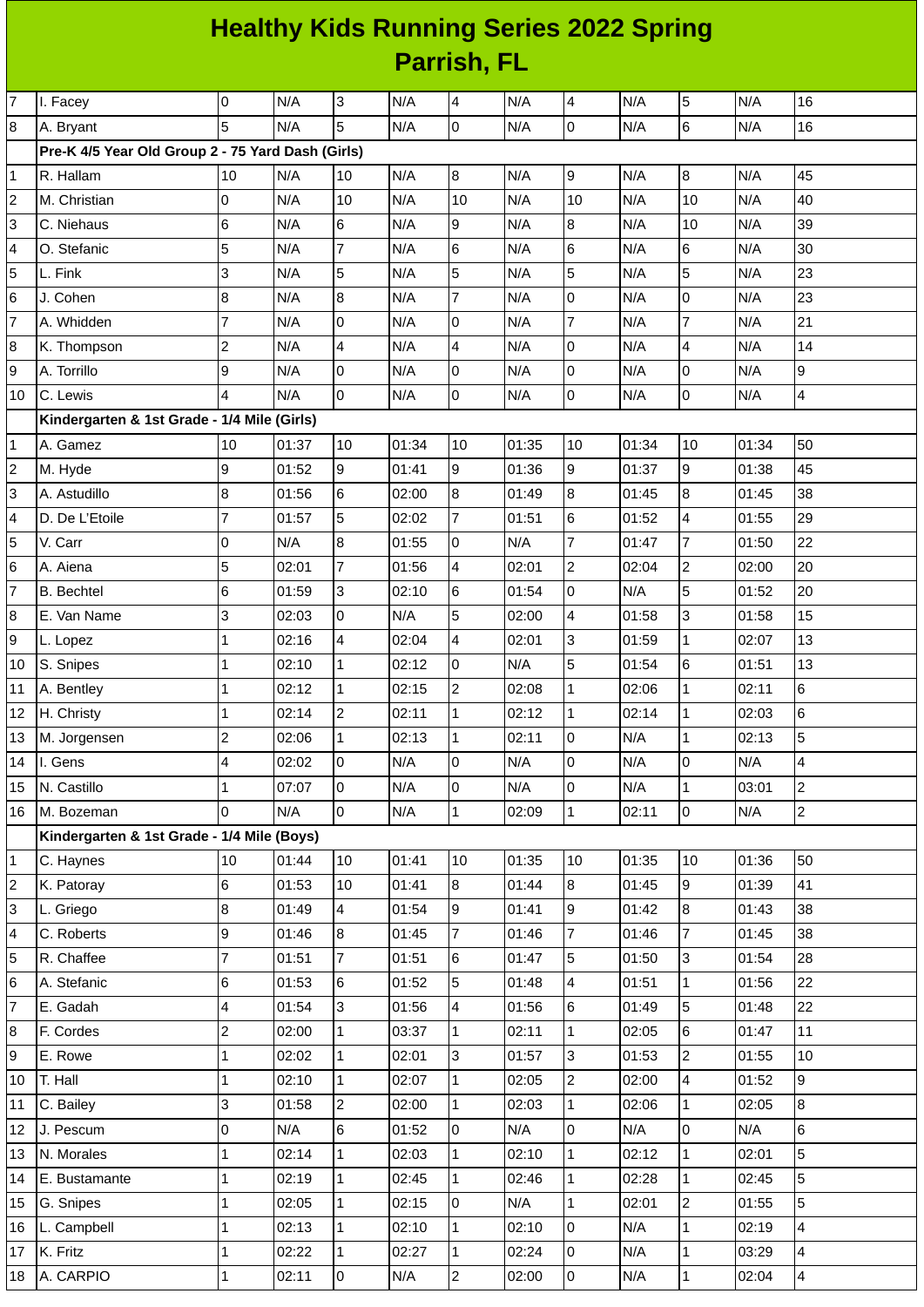## **Healthy Kids Running Series 2022 Spring Parrish, FL**

| 19             | W. Moss                            | 0              | N/A   | $\overline{0}$ | N/A   | $\mathbf{1}$   | 02:04 | $\mathbf 1$              | 02:01 | $\mathbf{1}$     | 01:56 | 3                        |
|----------------|------------------------------------|----------------|-------|----------------|-------|----------------|-------|--------------------------|-------|------------------|-------|--------------------------|
| 20             | J. Carmona                         | $\mathbf{1}$   | 02:01 | $\overline{0}$ | N/A   | $\overline{0}$ | N/A   | $\overline{0}$           | N/A   | $\overline{0}$   | N/A   | $\mathbf{1}$             |
|                | 2nd & 3rd Grade - 1/2 Mile (Girls) |                |       |                |       |                |       |                          |       |                  |       |                          |
| $\mathbf{1}$   | H. Munkittrick                     | 10             | 03:42 | 9              | 03:42 | 10             | 03:29 | 10                       | 03:29 | 10               | 03:31 | 49                       |
| $\overline{c}$ | E. Christy                         | 9              | 03:50 | 10             | 03:39 | 9              | 03:41 | 9                        | 03:43 | 8                | 03:51 | 45                       |
| 3              | E. Bentley                         | 8              | 04:02 | $\overline{7}$ | 04:06 | 6              | 04:22 | $\overline{7}$           | 03:57 | 9                | 03:43 | 37                       |
| 4              | G. Veen                            | 5              | 06:08 | 6              | 04:47 | 8              | 03:51 | 8                        | 03:48 | $\overline{7}$   | 03:54 | 34                       |
| 5              | P. Cordes                          | 7              | 04:14 | 8              | 03:57 | $\overline{7}$ | 03:52 | 6                        | 04:10 | 6                | 03:56 | 34                       |
| $\,$ 6         | A. Gamez                           | 0              | N/A   | 5              | 05:35 | 5              | 05:57 | 5                        | 05:33 | 0                | N/A   | 15                       |
| $\overline{7}$ | D. Juliano                         | 6              | 05:06 | $\overline{0}$ | N/A   | l0             | N/A   | $\overline{0}$           | N/A   | 0                | N/A   | $6\phantom{.}6$          |
|                | 2nd & 3rd Grade - 1/2 Mile (Boys)  |                |       |                |       |                |       |                          |       |                  |       |                          |
| 1              | L. Patoray                         | 9              | 03:20 | 10             | 03:12 | 10             | 03:14 | 10                       | 03:19 | 10               | 03:18 | 49                       |
| 2              | <b>B.</b> Niehaus                  | 10             | 03:17 | 9              | 03:14 | 9              | 03:15 | 8                        | 03:24 | $\overline{7}$   | 03:26 | 43                       |
| 3              | L. Fuller                          | 6              | 03:39 | 8              | 03:26 | 4              | 03:39 | 9                        | 03:20 | $1\,$            | 03:58 | 28                       |
| 4              | E. Moise                           | $\overline{7}$ | 03:34 | $\overline{7}$ | 03:27 | $\mathbf{1}$   | 03:50 | $\overline{\mathcal{L}}$ | 03:30 | $\boldsymbol{9}$ | 03:25 | 28                       |
| 5              | R. Katynski                        | 0              | N/A   | 4              | 03:43 | 5              | 03:36 | 8                        | 03:24 | 9                | 03:25 | 26                       |
| $\,$ 6         | J. Haynes                          | 8              | 03:26 | $\mathbf 1$    | 03:54 | 8              | 03:25 | 3                        | 03:31 | 5                | 03:30 | 25                       |
| $\overline{7}$ | A. Cruz                            | 5              | 03:47 | 6              | 03:40 | $\overline{7}$ | 03:27 | $\overline{c}$           | 03:37 | 4                | 03:32 | 24                       |
| 8              | A. Katynski                        | 0              | N/A   | 6              | 03:40 | 4              | 03:39 | 6                        | 03:28 | $\overline{7}$   | 03:26 | 23                       |
| 9              | P. Moss                            | 0              | N/A   | $\mathbf 0$    | N/A   | 6              | 03:34 | 5                        | 03:29 | $\mathbf{2}$     | 03:37 | 13                       |
| 10             | D. Roberts                         | 4              | 03:52 | 3              | 03:45 | $\mathbf{1}$   | 03:46 | 0                        | N/A   | 3                | 03:36 | 11                       |
| 11             | J. Stratton                        | $\overline{c}$ | 03:55 | $\overline{c}$ | 03:50 | $\mathbf{1}$   | 03:45 | $\mathbf{1}$             | 03:48 | $\mathbf{1}$     | 03:54 | $\overline{\mathcal{I}}$ |
| 12             | C. Roberts                         | 1              | 03:57 | $\mathbf{1}$   | 03:55 | $\mathbf 1$    | 03:55 | $\mathbf{1}$             | 04:28 | $\mathbf{1}$     | 04:03 | 5                        |
| 13             | D. Atkinson                        | 1              | 04:31 | $\mathbf{1}$   | 04:26 | $\mathbf{1}$   | 04:34 | $\mathbf{1}$             | 05:02 | $\mathbf{1}$     | 04:42 | 5                        |
| 14             | C. Battick                         | 1              | 04:53 | $\mathbf{1}$   | 05:19 | $\mathbf{1}$   | 05:30 | $\mathbf 1$              | 05:08 | $\mathbf{1}$     | 05:08 | 5                        |
| 15             | D. Stevens                         | 1              | 04:36 | $\mathbf 1$    | 05:15 | $\mathbf{1}$   | 06:23 | 0                        | N/A   | $\mathbf 1$      | 04:45 | $\overline{4}$           |
| 16             | G. Figueroa                        | 1              | 03:58 | $\mathbf{1}$   | 03:52 | $\mathbf{1}$   | 04:15 | $\mathbf{1}$             | 03:47 | 0                | N/A   | 4                        |
| 17             | R. Kelley                          | $\mathbf{1}$   | 04:57 | l0             | N/A   | $\mathbf{1}$   | 05:39 | $\overline{0}$           | N/A   | $\mathbf{1}$     | 05:06 | 3                        |
| 18             | O. Morgan                          | $\mathbf{1}$   | 05:29 | $\mathbf 1$    | 04:54 | $\overline{0}$ | N/A   | l0                       | N/A   | $\mathbf{1}$     | 04:50 | 3                        |
| 19             | M. Davenport                       | $\mathbf{1}$   | 04:51 | $\mathbf 1$    | 04:59 | $\mathbf{1}$   | 04:52 | O                        | N/A   | $\mathsf{O}$     | N/A   | 3                        |
| 20             | A. Stahl                           | 0              | N/A   | 0              | N/A   | $\overline{2}$ | 03:40 | 0                        | N/A   | $\mathbf 1$      | 03:52 | 3                        |
| 21             | M. Holland                         | 3              | 03:53 | 0              | N/A   | 0              | N/A   | lo.                      | N/A   | 0                | N/A   | 3                        |
| 22             | A. Lewis                           | 1              | 03:59 | $\mathbf{1}$   | 04:21 | 0              | N/A   | $\overline{0}$           | N/A   | 0                | N/A   | $\mathbf{2}$             |
| 23             | G. French                          | 0              | N/A   | 0              | N/A   | $\overline{1}$ | 03:48 | $\overline{0}$           | N/A   | 0                | N/A   | $\mathbf{1}$             |
| 24             | T. Christian                       | $\Omega$       | N/A   | 0              | N/A   | $\mathbf 1$    | 04:31 | $\overline{0}$           | N/A   | $\mathsf 0$      | N/A   | $\overline{1}$           |
|                | 4th & 5th Grade - 1 Mile (Girls)   |                |       |                |       |                |       |                          |       |                  |       |                          |
| 1              | E. Munkittrick                     | 10             | 07:53 | 10             | 07:28 | 10             | 07:41 | 10                       | 07:33 | 10               | 07:18 | 50                       |
| $\overline{c}$ | V. Fleury                          | 7              | 09:50 | 9              | 07:33 | $\overline{9}$ | 07:50 | 9                        | 07:41 | 9                | 08:00 | 43                       |
| 3              | J. Cruz                            | 9              | 08:21 | 8              | 08:03 | 8              | 08:22 | $\overline{8}$           | 08:35 | 8                | 08:31 | 41                       |
| 4              | L. Snippe                          | 8              | 08:53 | $\overline{7}$ | 08:52 | $\overline{7}$ | 08:44 | $\overline{7}$           | 08:48 | $\overline{7}$   | 08:33 | 36                       |
| 5              | A. Aiena                           | 6              | 10:14 | 6              | 10:34 | 6              | 10:09 | $\overline{0}$           | N/A   | $\,6\,$          | 10:12 | 24                       |
| 6              | S. Beron                           | $\Omega$       | N/A   | 0              | N/A   | 0              | N/A   | 6                        | 10:55 | 0                | N/A   | 6                        |
|                | 4th & 5th Grade - 1 Mile (Boys)    |                |       |                |       |                |       |                          |       |                  |       |                          |
| 1              | D. Gamez                           | 10             | 06:16 | 10             | 06:11 | 10             | 06:14 | 10                       | 06:06 | 10               | 06:09 | 50                       |
| 2              | <b>B.</b> Niehaus                  | 8              | 07:19 | 9              | 06:53 | 9              | 06:48 | 8                        | 07:16 | 9                | 06:58 | 43                       |
| 3              | Q. Aller                           | 9              | 07:06 | 8              | 07:03 | $\overline{7}$ | 07:12 | 9                        | 07:04 | $\overline{7}$   | 07:12 | 40                       |
| 4              | <b>B.</b> Bailey                   | 6              | 07:43 | $\overline{7}$ | 07:34 | 6              | 07:36 | $\overline{7}$           | 07:41 | 6                | 07:27 | 32                       |
| 5              | C. Haynes                          | $\overline{7}$ | 07:35 | 0              | N/A   | 8              | 07:07 | 6                        | 07:59 | 8                | 07:07 | 29                       |
| 6              | J. Stefanic                        | 4              | 10:25 | $6\phantom{a}$ | 09:45 | 5 <sup>5</sup> | 09:43 | 5                        | 10:18 | 5                | 08:24 | 25                       |